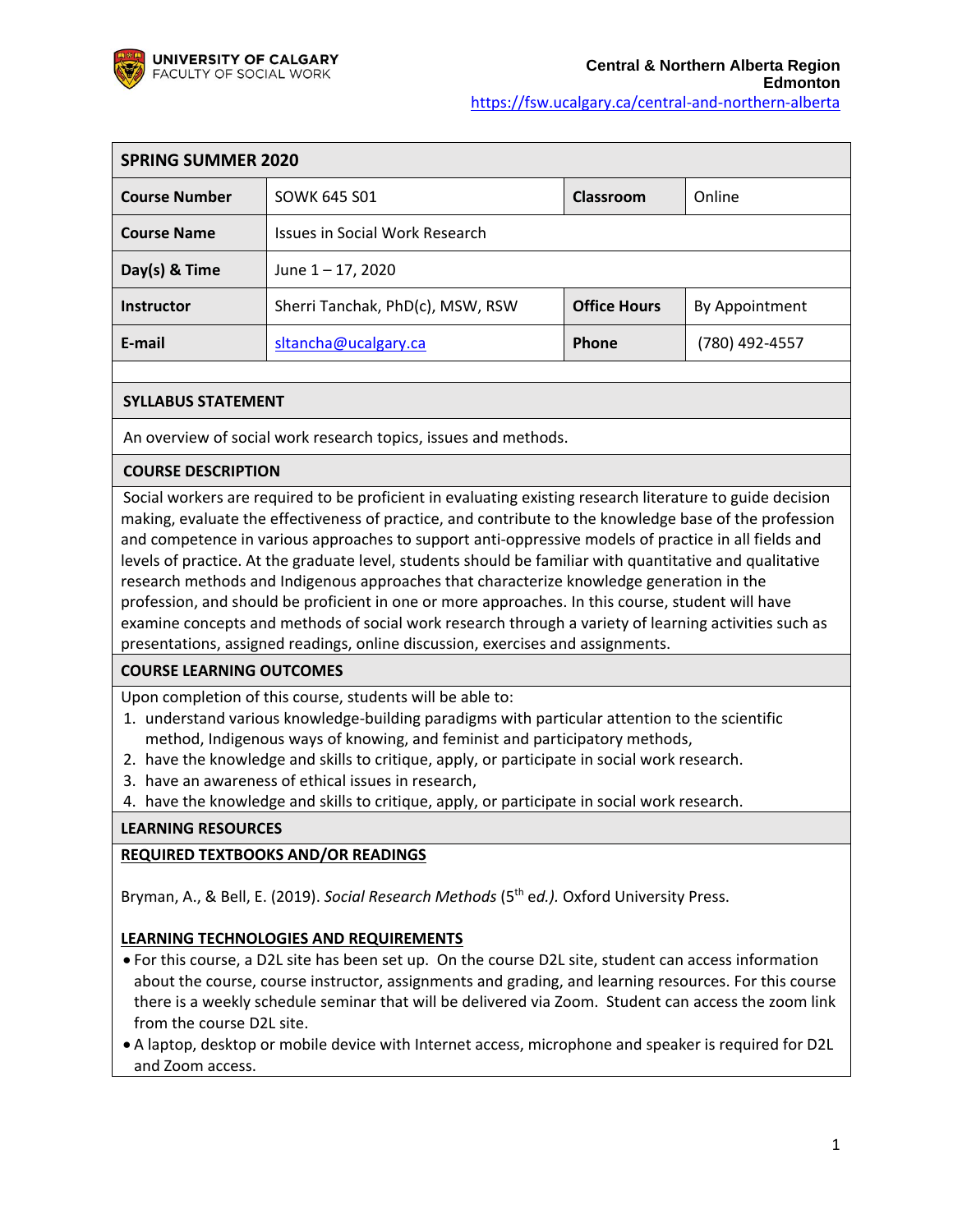## **RELATIONSHIP TO OTHER COURSES**

This course is offered in the spring/summer term of the first year of the Foundation program in the Clinical Master of Social Work program that is offered in the Central and Northern Alberta Region of the Faculty of Social Work. The focus on qualitative and quantitative research will provide foundational knowledge for SOWK559: Evidence in Clinical Practice, SOWK 632 Social Policy and Social Justice and SOWK 641: Models of Practice.

## **CLASS SCHEDULE**

**Course Orientation:** June 1 **(**6:30pm – 8:00pm)

**Online Delivery:** Zoom (*Instructor to provide Zoom link and password 1 week prior to the orientation*) **Topics:** Course Outline, D2L and Zoom, Seminar Format, Learning Activities, Assignments & Grading

**Week 1: June 1 – June 7 (**Research Paradigms, Research Process, Research Ethics, Developing a Research Intent)

| <b>Readings</b>       | <b>Pre-Seminar</b><br><b>Assignment</b> | Seminar (Zoom)<br>$(6:30pm - 8:00pm)$ | <b>Post-Seminar Assignment</b> |  |
|-----------------------|-----------------------------------------|---------------------------------------|--------------------------------|--|
| Bryman & Bell         | <b>Research Ethics</b>                  | June 4                                | Research Project (Part 1) -    |  |
| $(2019)$ Chs. $1 - 3$ | Tutorial                                |                                       | Research Intent                |  |

**Week 2: June 8 – June 14** (Qualitative Research Methods and Analysis; Reviewing Qualitative Research Publications; Developing Annotated Bibliographies)

| <b>Readings</b>                     | <b>Pre-Seminar</b><br>Assignment                      | Seminar (Zoom)<br>$(6:30pm - 8:00pm)$ | <b>Post Seminar Assignments</b>                                |
|-------------------------------------|-------------------------------------------------------|---------------------------------------|----------------------------------------------------------------|
| Bryman & Bell<br>(2019) Chs. 9 - 13 | Video and<br><b>Qualitative Research</b><br>Questions | June 11                               | Becoming a Critical Consumer of<br><b>Qualitative Research</b> |

**Week 3: June 15 – June 21** (Quantitative Research Methods and Analysis; Reviewing Quantitative Research Publications; Developing Research Proposals)

| <b>Readings</b>                  | <b>Pre-Seminar</b><br><b>Assignment</b>                | Seminar (Zoom)<br>$(6:30pm - 8:00pm)$ | <b>Post Seminar Assignments</b>                                 |
|----------------------------------|--------------------------------------------------------|---------------------------------------|-----------------------------------------------------------------|
|                                  |                                                        |                                       | Becoming a Critical Consumer of<br><b>Quantitative Research</b> |
| Bryman & Bell<br>(2019) Chs. 4-8 | Video and<br>Quantitative<br><b>Research Questions</b> | June 17                               | Research Project Part 2: Annotated<br>Bibliography              |
|                                  |                                                        |                                       | Research Project Part 3: Research<br>Proposal                   |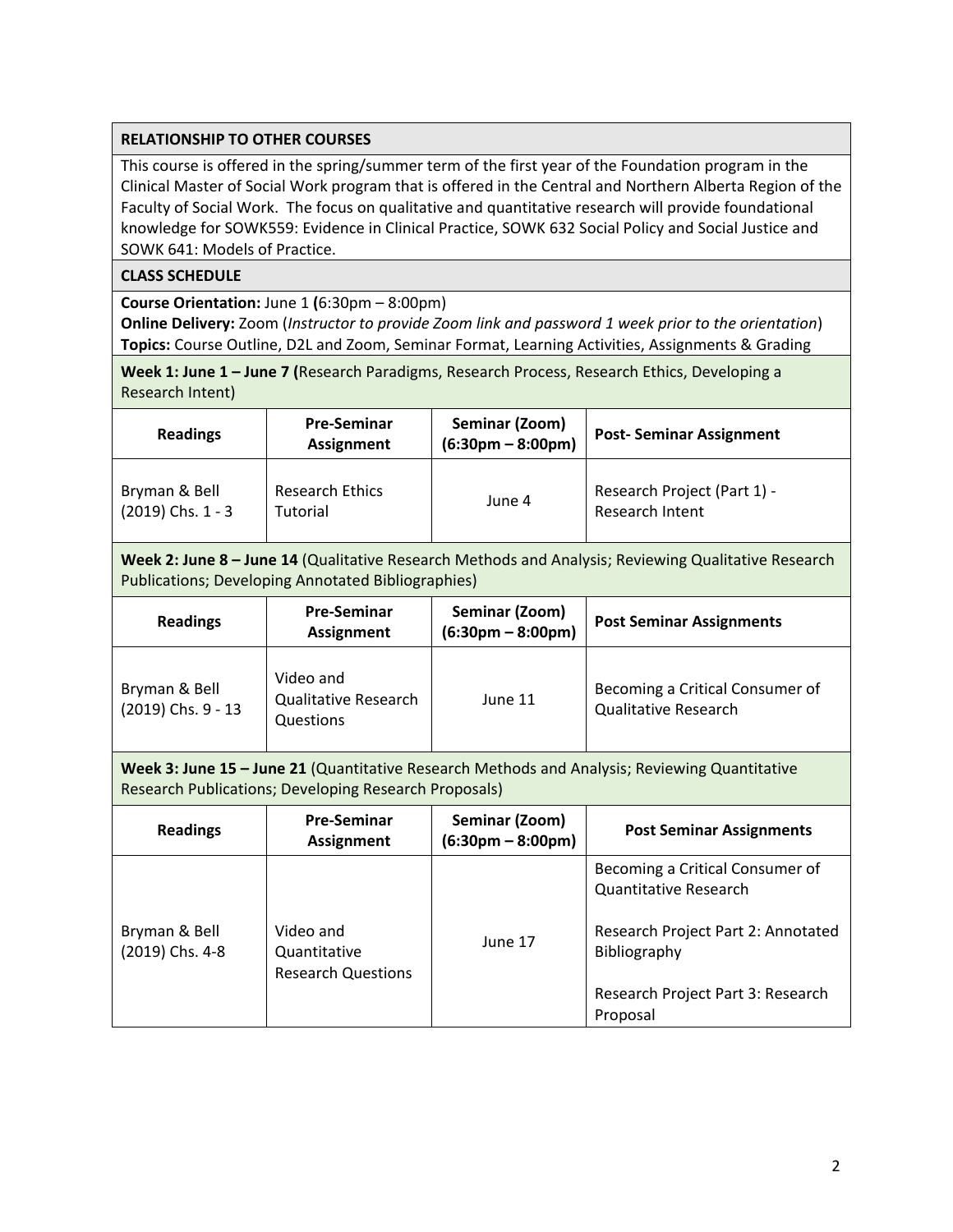| <b>ASSIGNMENTS</b>                           |        |                             |                                                                                                                                                                                                                              |                                                  |
|----------------------------------------------|--------|-----------------------------|------------------------------------------------------------------------------------------------------------------------------------------------------------------------------------------------------------------------------|--------------------------------------------------|
| <b>Assignment</b>                            | Weight | <b>Due Date</b><br>(by 7pm) | <b>Description</b><br>(Additional assignment details and Grading Rubrics<br>available on course D2L)                                                                                                                         | <b>Aligned</b><br>Learnin<br>g<br>Objectiv<br>es |
|                                              | 5%     | June 3                      | Week 1 Discussion Board: Complete the TCPS2<br>Core Tutorial (https://tcps2core.ca/login), respond<br>to the posted question on discussion board and<br>attach your certificate of completion.                               | 3,4                                              |
| Pre-Seminar<br>Learning<br><b>Activities</b> | 5%     | June 10                     | Week 2 Discussion Board: Review the posted video<br>and respond to the qualitative research questions<br>for week 2 on the discussion board.                                                                                 | 1, 2, 3, 4                                       |
|                                              | 5%     | June 16                     | Week 3 Discussion Board: Review the posted video<br>and respond to the quantitative research questions<br>for week 3 on the discussion board.                                                                                | 1, 2, 3, 4                                       |
| Qualitative<br><b>Article Review</b>         | 15%    | June 16                     | Select an article from the qualitative publications<br>posted on the course D2L site and examine the<br>articles by answering posted critical review<br>questions. Submit assignment to Dropbox.                             | 1, 2, 3                                          |
| Quantitative<br><b>Article Review</b>        | 15%    | June 23                     | Select an article from the quantitative publications<br>posted on the course D2L site and examine the<br>articles by answering posted critical review<br>questions. Submit assignment to Dropbox.                            | 1, 2, 3                                          |
|                                              | 10%    | June 10                     | Part 1 - Research Intent<br>Develop a 3 page research intent (excluding title<br>page and references) about an important social<br>issue or problem that you would like to focus on<br>for the research proposal assignment. | 1,2                                              |
| Developing a<br>Research<br>Project          | 15%    | June 16                     | Part 2 - Annotated Bibliography<br>Prepare an annotated bibliography from 5 current<br>academic sources to inform your research<br>proposal.                                                                                 | 2,4                                              |
|                                              | 30%    | June 25                     | Part 3 - Research Proposal<br>Develop a 12-15 page research proposal that will<br>lead to a better understanding of a selected social<br>issue from the positivist or interpretivist traditions.                             | 1, 2, 3, 4                                       |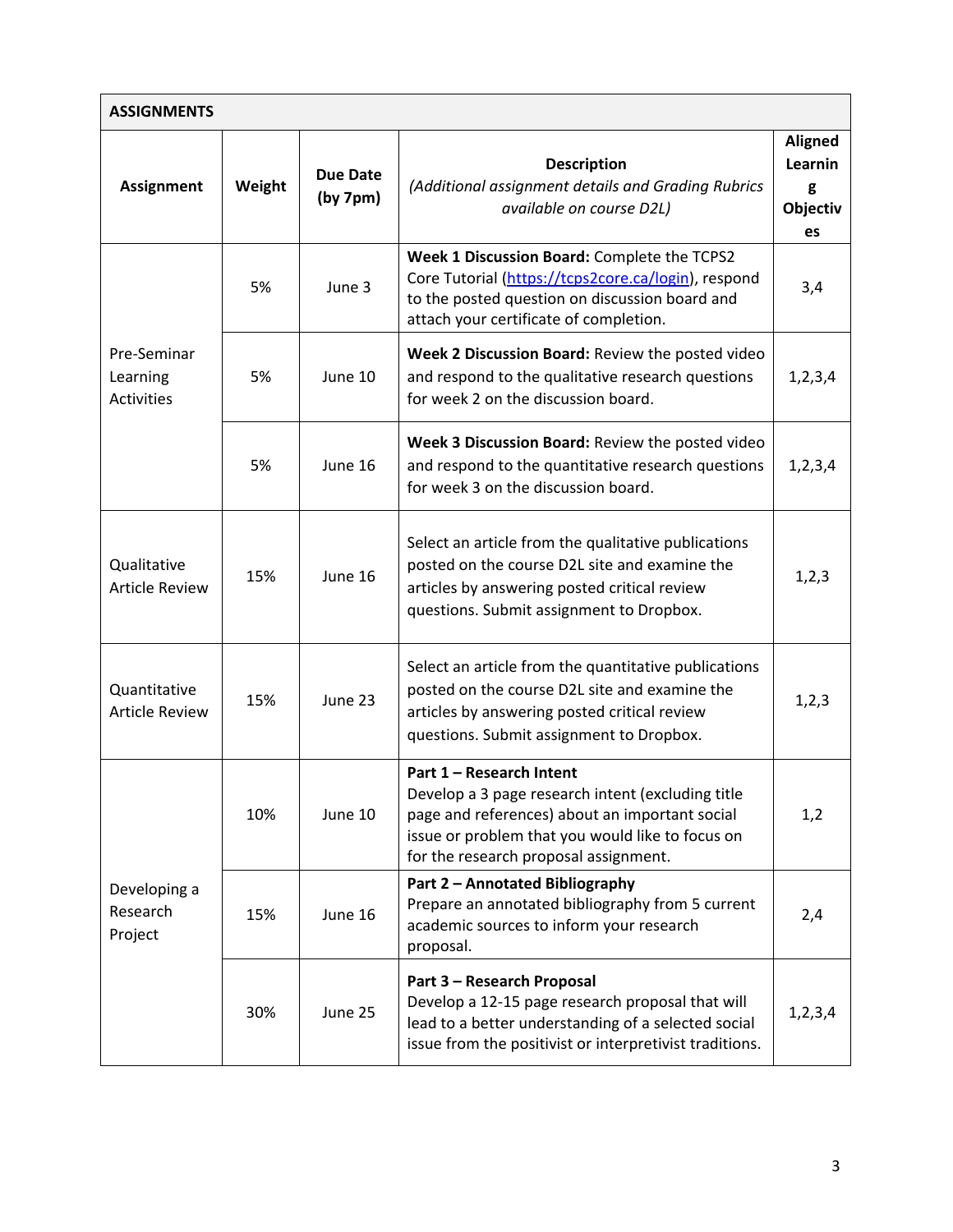# **ADDITIONAL CLASSROOM CONDUCT AND RELATED INFORMATION**

# **GUIDELINES FOR ZOOM SESSIONS IN ONLINE CLASSES**

Students are expected to participate actively in all Zoom sessions. If you are unable to attend a Zoom session, please contact your instructor to arrange an alternative activity for the missed session (e.g., to review a recorded session). Please be prepared, as best as you are able, to join class in a quiet space that will allow you to be fully present and engaged in Zoom sessions. Students will be advised by their instructor when they are expected, if they are able, to turn on their webcam (for group work, presentations, etc.). All students are expected to behave in a professional manner during the session.

The instructor may record online Zoom class sessions for the purposes of supporting student learning in this class – such as making the recording available for review of the session or for students who miss a session. Students will be advised before the instructor initiates a recording of a Zoom session. These recordings will be used to support student learning only and will not be shared or used for any other purpose.

# **MEDIA RECORDING FOR ASSESSMENT OF STUDENT LEARNING**

The instructor may use media recordings as part of the assessment of students. This may include but is not limited to classroom discussions, presentations, clinical practice, or skills testing that occur during the course. These recordings will be used for student assessment purposes only and will not be shared or used for any other purpose.

# **ADDITIONAL ASSESSMENT AND EVALUATION INFORMATION**

# **SUBMISSION OF COURSE WORK**

Unless otherwise noted by the instructor, all assignments are to be submitted via digital drop box on D2L. It is the student's responsibility to confirm with the instructor that the assignment has been received. It is the instructor's responsibility to reply to any confirmation email from the student, and to inform the student promptly if there are any problems with the file (unable to open attachment, damaged data, etc.). In such cases, it is the responsibility of the student to promptly consult with the instructor regarding an alternate delivery method (e.g. courier, fax, etc.). It is the student's responsibility to retain a copy of the original document.

# **LATE ASSIGNMENTS**

Students are expected to submit all assignments by the indicated date and time on the course schedule, unless prior arrangements have been confirmed with the instructor or a crisis has occurred. Any assignments not handed in by the assigned time on the date they are due (via digital dropbox) will be considered late, unless arrangements have been made, as described above. **Late assignments can be handed in up to ONE weeks past the original due date however, a 25% penalty shall be applied to all late assignments.** [Note: *exceptional* circumstances may be exempt]

# **EXPECTATIONS FOR WRITING**

- APA  $7<sup>TH</sup>$  Edition is the adopted guide for formatting all course work.
- If you need writing support, please connect with the Student Success Centre, at: <https://www.ucalgary.ca/student-services/student-success/writing-support>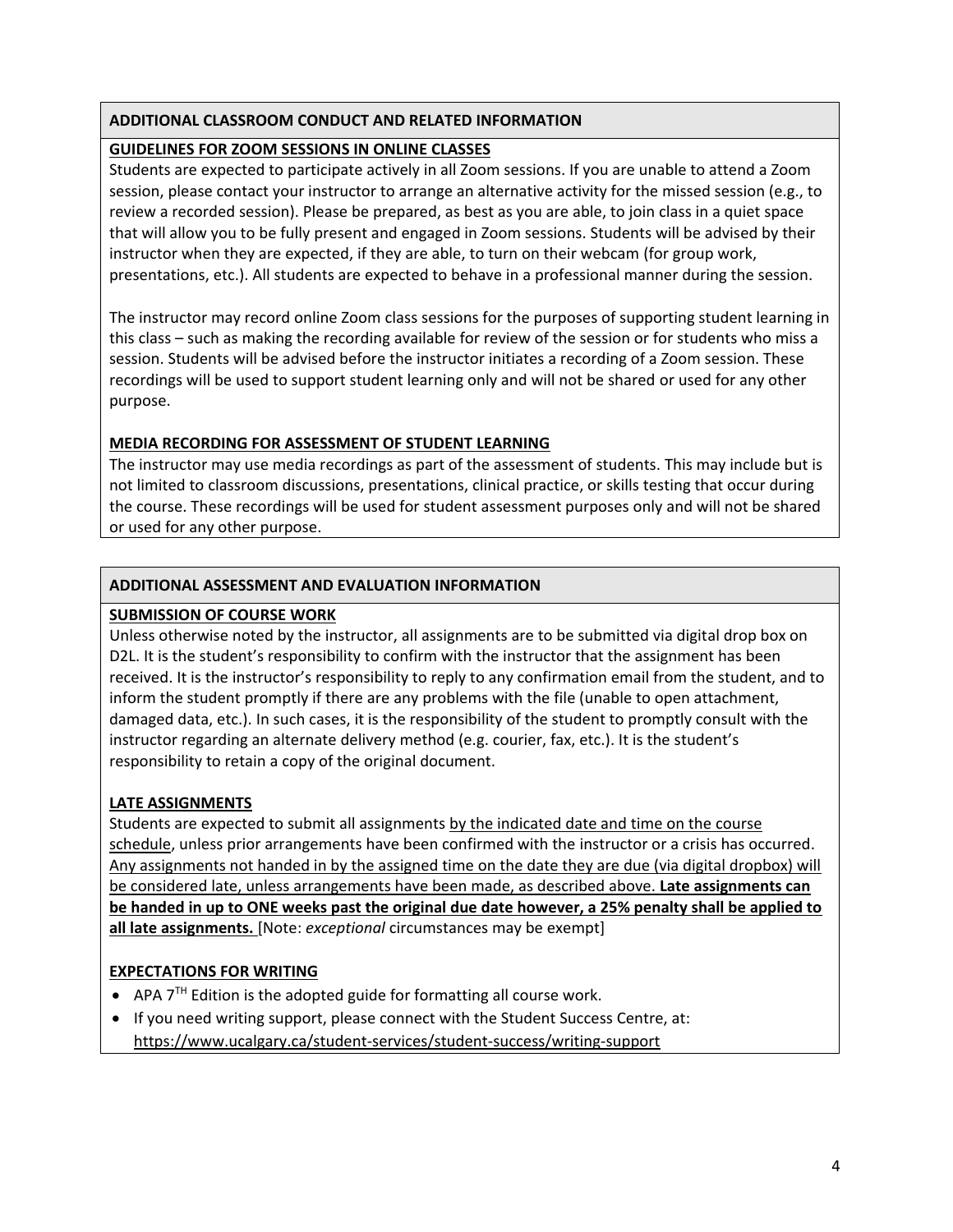## **GRADING**

A student's final grade for the course is the sum of the separate assignments. It is not necessary to pass each assignment separately in order to pass the course. The University of Calgary Graduate Grading System will be used.

| <b>University of Calgary</b>                                       |                              |                                                                                                                                                                                                                                                           |           |  |  |
|--------------------------------------------------------------------|------------------------------|-----------------------------------------------------------------------------------------------------------------------------------------------------------------------------------------------------------------------------------------------------------|-----------|--|--|
| <b>Faculty of Social Work, Central and Northern Alberta Region</b> |                              |                                                                                                                                                                                                                                                           |           |  |  |
|                                                                    | <b>MSW Grading System</b>    |                                                                                                                                                                                                                                                           |           |  |  |
| Grade                                                              | <b>Grade</b><br><b>Point</b> | <b>Description</b>                                                                                                                                                                                                                                        |           |  |  |
| $A+$                                                               | 4.0                          | Outstanding                                                                                                                                                                                                                                               | 95-100    |  |  |
| A                                                                  | 4.0                          | Excellent - superior performance, showing comprehensive<br>understanding of subject matter                                                                                                                                                                | 95-100    |  |  |
| $A -$                                                              | 3.7                          | Very Good Performance                                                                                                                                                                                                                                     | 90-94     |  |  |
| $B+$                                                               | 3.3                          | Good Performance                                                                                                                                                                                                                                          | 85-89     |  |  |
| B                                                                  | 3.0                          | Satisfactory performance.<br>Note: The grade point value (3.0) associated with this grade is the<br>minimum acceptable average that a graduate student must maintain<br>throughout the programme as computed at the end of each year of<br>their program. | 80-84     |  |  |
| $B -$                                                              | 2.7                          | Minimum pass for students in Graduate Studies.<br>Note: Students who accumulate two grades of "B-" or lower can be<br>required by the Faculty to withdraw from the programme regardless<br>of the grade point average.                                    | 75-79     |  |  |
| $C+$                                                               | 2.3                          | All grades below "B-" are indicative of failure at the graduate level<br>and cannot be counted towards Faculty of Graduate Studies course<br>requirements.                                                                                                | $70 - 74$ |  |  |
| $\mathsf{C}$                                                       | 2.00                         |                                                                                                                                                                                                                                                           | 65-69     |  |  |
| $C -$                                                              | 1.70                         |                                                                                                                                                                                                                                                           | 60-64     |  |  |
| D+                                                                 | 1.30                         |                                                                                                                                                                                                                                                           | 55-59     |  |  |
| D                                                                  | 1.00                         |                                                                                                                                                                                                                                                           | 50-54     |  |  |
| F                                                                  | 0.00                         |                                                                                                                                                                                                                                                           | Below 50  |  |  |

A student's final grade for the course is the sum of the separate assignments. It is not necessary to pass each assignment separately in order to pass the course.

### **WITHDRAWAL**

No refunds for withdrawal from six-week **spring session half-courses** after May 12, 2020. The last day for registration and changes of registration for six-week spring session half-courses is May 12, 2020. The last day to withdraw with permission from six-week **spring session half-courses** is 4:00 p.m. on June 17, 2020. The deadline to withdraw with permission from spring session block courses is 4:00 p.m. on the last business day prior to the end of the block course. The Graduate Academic Schedule for 2020-2021 can be viewed at [http://www.ucalgary.ca/pubs/calendar/current/academic](http://www.ucalgary.ca/pubs/calendar/current/academic-schedule.html)[schedule.html](http://www.ucalgary.ca/pubs/calendar/current/academic-schedule.html) . The online version of the academic schedule supersedes the information on this course outline.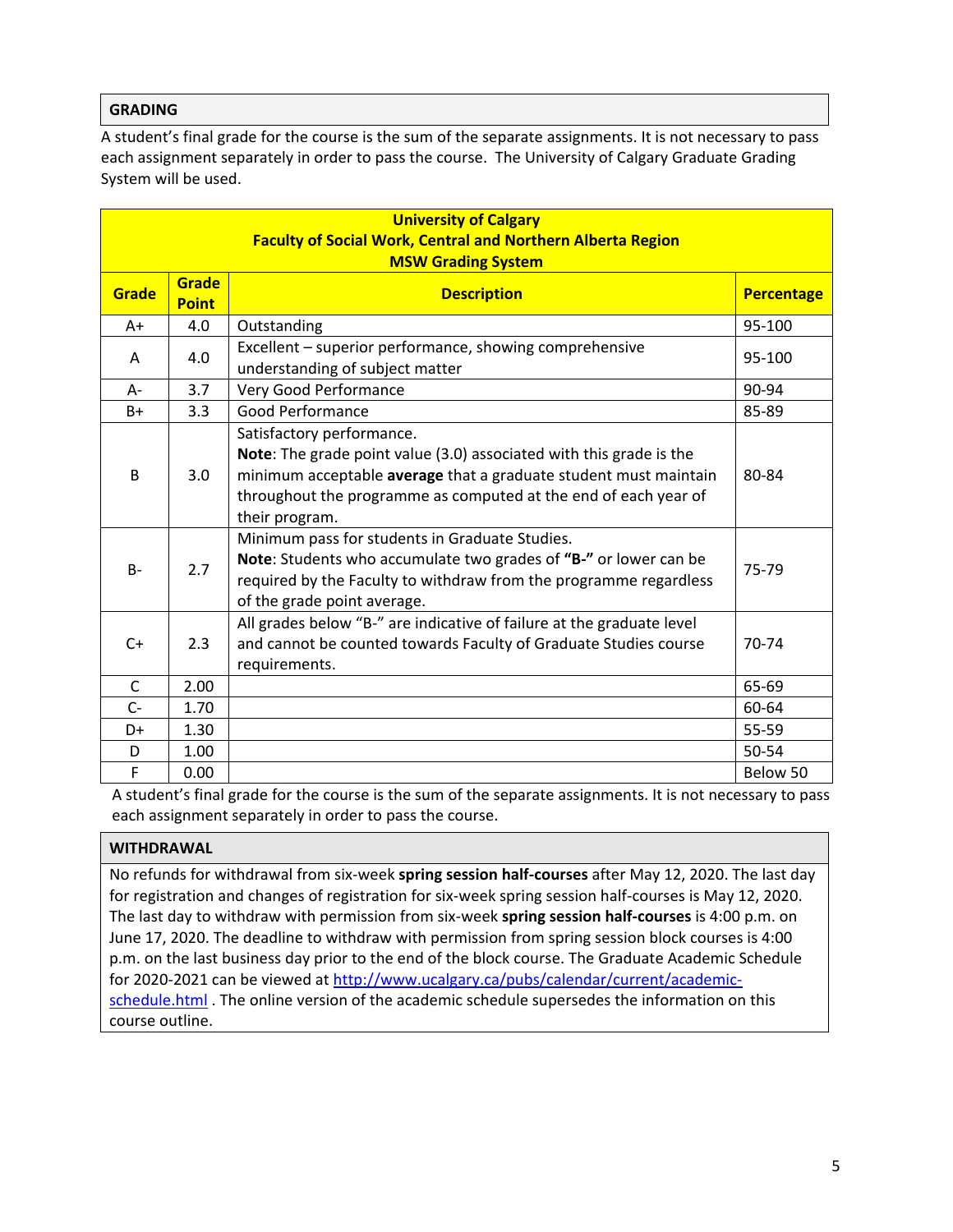#### **COURSE EVALUATION**

Student feedback will be sought at the end of the course through the standard University and Faculty of Social Work course evaluation forms. Students are welcome to discuss the process and content of the course at any time with the instructor.

#### **UNIVERSITY OF CALGARY POLICIES AND SUPPORTS**

#### **PROFESSIONAL CONDUCT**

As members of the University community, students and staff are expected to demonstrate conduct that is consistent with the University of Calgary Calendar <http://www.ucalgary.ca/pubs/calendar/current/k-2.html>

Students and staff are also expected to demonstrate professional behaviour in class that promotes and maintains a positive and productive learning environment. Consistent with the aims of the Social Work Program and the University of Calgary, all students and staff are expected to respect, appreciate, and encourage expression of diverse world views and perspectives; to offer their fellow community members unconditional respect and constructive feedback; and to contribute to building learning communities that promote individual and collective professional and personal growth. While critical thought and debate is valued in response to concepts and opinions shared in class, feedback must always be focused on the ideas or opinions shared and not on the person who has stated them.

Students and staff are expected to model behaviour in class that is consistent with our professional values and ethics, as outlined in the Canadian Association for Social Workers, Code of Ethics (2005) and the Alberta College of Social Work Standards of Practice (2019). Both can be found online at: <https://acsw.ab.ca/site/practice-resources?nav=sidebar>

### **ACADEMIC MISCONDUCT**

It is expected that all work submitted in assignments should be the student's own work, written expressly by the student for this particular course. Students are referred to the section on plagiarism in the University Calendar [\(www.ucalgary.ca/pubs/calendar/current/k-2.html](http://www.ucalgary.ca/pubs/calendar/current/k-2.html) ) and are reminded that plagiarism is an extremely serious academic offence. Writing skills are important to academic study. Consequently, instructors may use their assessment of writing quality as a factor in the evaluation of student work.

### **ACADEMIC ACCOMMODATION**

It is the student's responsibility to request academic accommodations according to the University policies and procedures. Students seeking an accommodation based on disability or medical concerns should contact Student Accessibility Services (SAS). SAS will process the request and issue letters of accommodation to instructors. For additional information on support services and accommodations for students with disabilities, visi[t www.ucalgary.ca/access/](http://www.ucalgary.ca/access/). Students who require an accommodation in relation to their coursework based on a protected ground other than disability should communicate this need in writing to their Instructor. The full policy on Student Accommodations is available at [http://www.ucalgary.ca/policies/files/policies/student](http://www.ucalgary.ca/policies/files/policies/student-accommodation-policy.pdf)[accommodation-policy.pdf](http://www.ucalgary.ca/policies/files/policies/student-accommodation-policy.pdf)

### **RESEARCH ETHICS**

"If a student is interested in undertaking an assignment that will involve collecting information from members of the public, they should speak with the course instructor and consult the CFREB Ethics Website [\(https://research.ucalgary.ca/conduct-research/ethics-compliance/human-research](https://research.ucalgary.ca/conduct-research/ethics-compliance/human-research-ethics/conjoint-faculties-research-ethics)[ethics/conjoint-faculties-research-ethics\)](https://research.ucalgary.ca/conduct-research/ethics-compliance/human-research-ethics/conjoint-faculties-research-ethics) before beginning the assignment.